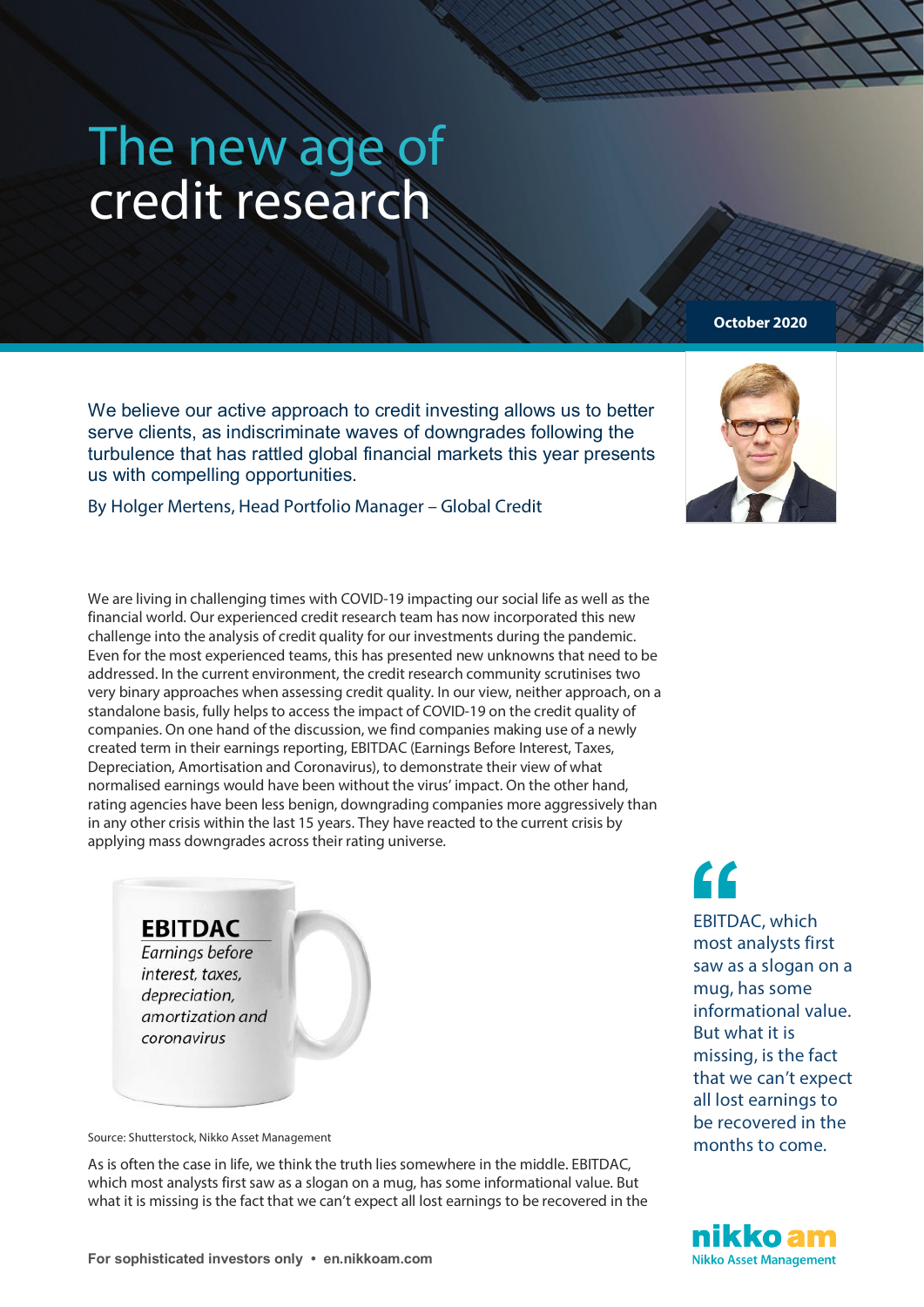months to come. Some business models, i.e. cruise ship operators, will have to undergo significant changes to survive in the aftermath of COVID-19. We also don't know the duration of the crisis, and if government aid will support liquidity and the solvency of corporates for the full length of the pandemic.

The rating agencies' approach on the other end of the analytical spectrum also has its merits. The agencies were right in pointing out that COVID-19, in combination with the lockdown measures, was impacting most sectors and businesses. But for the market, the negative rating actions often felt too indiscriminate and investors started to draw their own conclusions as a result.

## **Chart 1: COVID-19 crisis sparks record US company downgrades**



How will the investment community react to the challenges ahead and which approach is most prudent to follow? **f**<br>
How w<br>
investion

Source: BofA Global Research

At one point AA-rated energy companies were trading at the same spread level as BBBrated technology companies. This left investors wondering if spreads might be a better measure to assess credit quality than ratings. At the end of the day, a spread combines the thinking of the analyst community with regards to the credit quality of a particular issuer. But another fear evolved out of the wave of downgrades by the agencies; investors thought that ratings might have become too generous over the last decade and the agencies were now taking the chance to correct this misalignment. As you may remember, in 2008, the agencies faced criticism for being too benign in their assessments. This time, they might have felt the pressure to act quicker and in a more decisive manner. However, investors are hoping that the agencies are looking through the business cycle in their analysis, rather than reacting only to the currently unfolding crisis.

How will the investment community react to the challenges ahead, and which approach is most prudent to follow? We think it is important to take a look through this crisis and develop a normalised EBITDA as the companies' management teams suggest. However, not every add back that the companies are proposing makes sense and analysts will have to adjust a corporate- calculated EBITDAC to what they think is right. For example, if our analysts see a line of business in a corporation which will be negatively impacted by the current situation on a longer-term basis, it doesn't make sense to add back past revenues and earnings.

On the other hand, we are critical of the indiscriminate manner in which the rating agencies have made their downgrades. Naturally some of the downgrades were well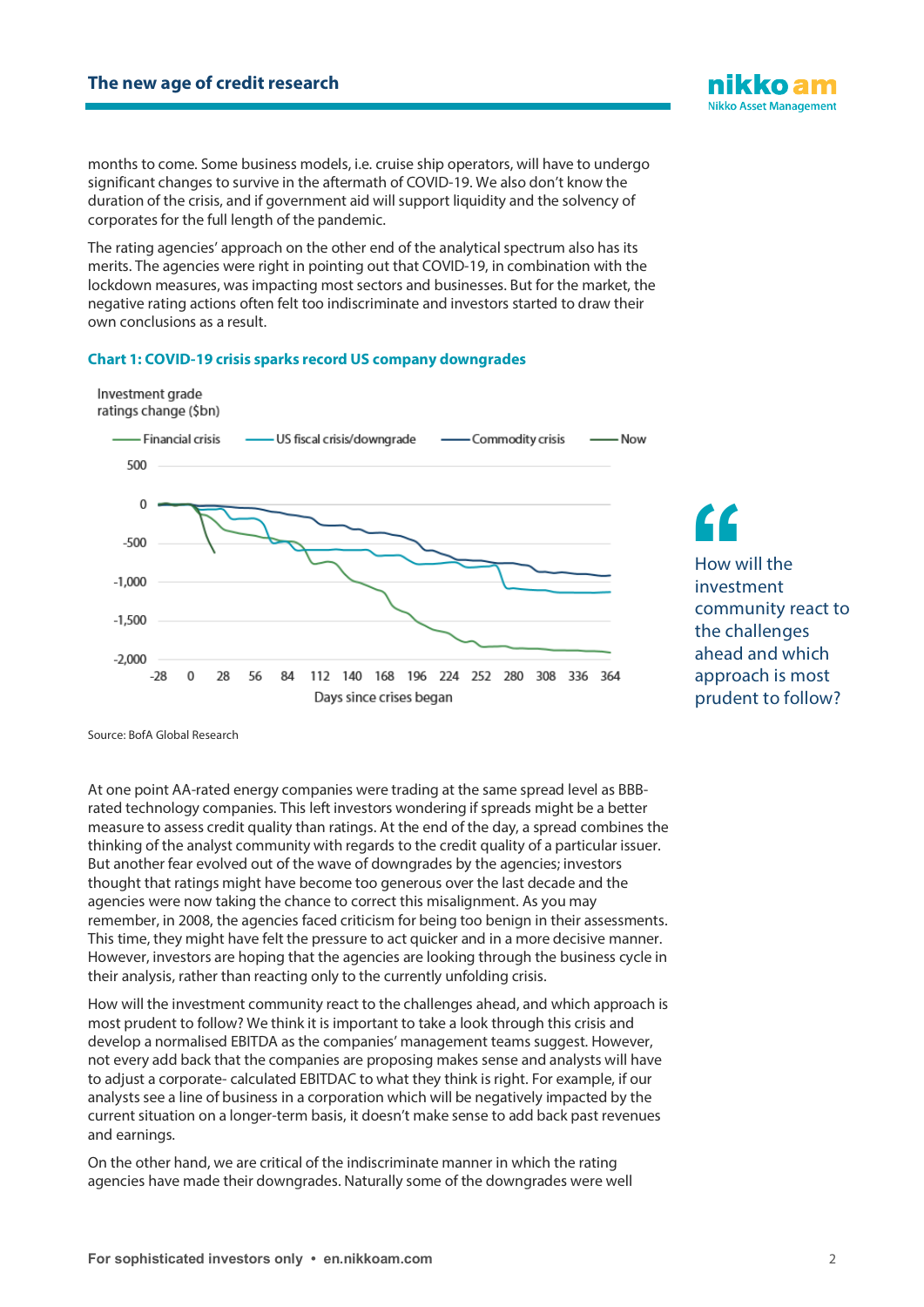

deserved; for example, the leisure industry will feel the impact of the pandemic for years to come.

However, we think that even in the current environment, some sectors will strive and see potential improvements in their credit quality. Getting the big picture right and identifying attractive sectors and investment themes is one of the key benefits of active portfolio management. For example, in the technology sector we see some companies, such as those in streaming services, gaining from the current situation. The banking sector also might not be hit as hard as some rating actions suggest. The involvement of banks has become a very important part of the central banks'strategy in transmitting liquidity into the private sector. In order to fulfil this role, banks have been supported by easing of regulatory burdens and cheap funding. We believe these measures will benefit the sector's credit quality, although the banks are currently out of favour with the rating agencies.

This is where we believe our active approach to credit investing allows us to better serve clients, as indiscriminate waves of downgrades present us with opportunities. We are uncovering situations in which it makes sense to be a contrarian; this involves prudently investing in downgraded bonds that retain solid fundamentals despite their cheap valuations. We believe that strong investment ideas exist even in difficult times, and Nikko AM's Global Fixed Income team will continue to identify such opportunities for our clients.

**Important information:** This document is prepared by Nikko Asset Management Co., Ltd. and/or its affiliates (**Nikko AM**) and is for distribution only under such circumstances as may be permitted by applicable laws. This document does not constitute personal investment advice or a personal recommendation and it does not consider in any way the objectives, financial situation or needs of any recipients. All recipients are recommended to consult with their independent tax, financial and legal advisers prior to any investment.

This document is for information purposes only and is not intended to be an offer, or a solicitation of an offer, to buy or sell any investments or participate in any trading strategy. Moreover, the information in this document will not affect Nikko AM's investment strategy in any way. The information and opinions in this document have been derived from or reached from sources believed in good faith to be reliable but have not been

independently verified. Nikko AM makes no guarantee, representation or warranty, express or implied, and accepts no responsibility or liability for the accuracy or completeness of this document. No reliance should be placed on any assumptions, forecasts, projections, estimates or prospects contained within this document. This document should not be regarded by recipients as a substitute for the exercise of their own judgment. Opinions stated in this document may change without notice.

In any investment, past performance is neither an indication nor guarantee of future performance and a loss of capital may occur. Estimates of future performance are based on assumptions that may not be realised. Investors should be able to withstand the loss of any principal investment. The mention of individual securities, sectors, regions or countries within this document does not imply a recommendation to buy or sell.

Nikko AM accepts no liability whatsoever for any loss or damage of any kind arising out of the use of all or any part of this document, provided that nothing herein excludes or restricts any liability of Nikko AM under applicable regulatory rules or requirements.

All information contained in this document is solely for the attention and use of the intended recipients. Any use beyond that intended by Nikko AM is strictly prohibited.

**Japan**: The information contained in this document pertaining specifically to the investment products is not directed at persons in Japan nor is it intended for distribution to persons in Japan. Registration Number: Director of the Kanto Local Finance Bureau (Financial Instruments firms) No. 368 Member Associations: The Investment Trusts Association, Japan/Japan Investment Advisers Association.

**United Kingdom and rest of Europe**: This document is communicated by Nikko Asset Management Europe Ltd, which is authorised and regulated in the United Kingdom by the Financial Conduct Authority (the FCA) (FRN 122084). This document constitutes a financial promotion for the purposes of the Financial Services and Markets Act 2000 (as amended) (FSMA) and the rules of the FCA in the United Kingdom, and is directed at professional clients as defined in the FCA Handbook of Rules and Guidance.

**United States**: This document may not be duplicated, quoted, discussed or otherwise shared without prior consent. Any offering or distribution of a Fund in the United States may only be conducted via a licensed and registered broker-dealer or a duly qualified entity. Nikko Asset Management Americas, Inc. is a United States Registered Investment Adviser.

**Singapore**: This document is for information to institutional investors as defined in the Securities and Futures Act (Chapter 289), and intermediaries only. Nikko Asset Management Asia Limited (Co. Reg. No. 198202562H) is regulated by the Monetary Authority of Singapore.